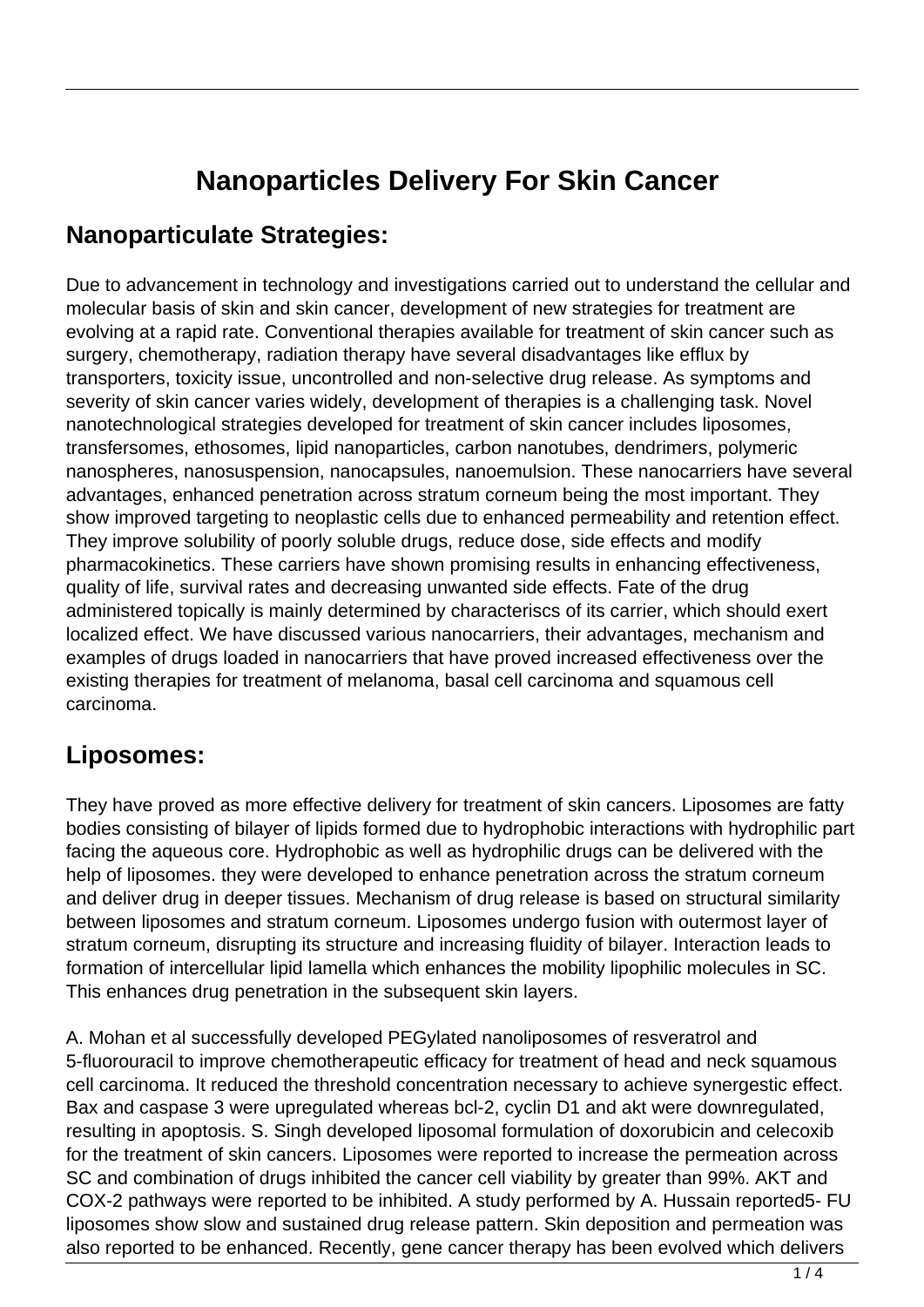siRNA liposomes responsible for silencing the gene involved in cancer growth.

## **Transfersomes :**

Transfersomes use as delivery vehicles for skin cancer treatment is evolving because of their instinctive ability to cross the skin. They exhibit enhanced penetration across stratum corneum due to their deformable nature. These are modifications of liposomes in which the bilayer is composed of edge activator ie. surfactant such as tween 20, Span 60, sodium cholate and phospholipids. The edge activator destabilizes the bilayer by decreasing interfacial tension and leads to formation of metastable membrane, thereby enhancing the deformability. A pyrimidine analogue, 5-fluorouracil is a well known anticancer agent which acts by inhibiting thymidylate synthase. This prevents DNA replication as synthesis of the nucleotide thymidine is dependent on thymidylate synthase. However, topical delivery of 5-fluorouracil in conventional formulations exhibits poor percutaneous permeation. Formulation of 5-fluorouracil into transfersomal gel increased its penetration, cytotoxic effect and showed two fold increase in drug release.

Transfersomes cross the stratum corneum intact and reach the epidermis. Osmotic gradient that is the difference in water content across the stratum corneum layers is sufficient to force these vesicles intact across the stratum corneum. The hydrophilic nature of phospholipid avoids dry conditions and are attracted towards the hydrophilic areas. For these vesicles to remain maximally swollen are attracted to areas of high water content and penetrates deeper into the skin. Two mechanisms are proposed by which transfersomes enter the stratum corneum. The first mechanism proposed by cevc and blume takes advantage of difference in water content across the layers of stratum corneum. On reaching the pore the edge activators accumulate in the stress induced area due to their increased natural tendency towards the curved structures ie. the pores. Also stressful conditions enable the destabilized and stabilized molecules to redistribute making them deformable. Induction of stress occurs when the vesicles get dry. Vesicle will not be able to penetrate through the last layer of stratum corneum as it has very less amount of water. Finally, partitioning of the vesicle in acceptor phase ensures drug release into the epidermal layers. Non-occlusive procedure of transfersome application is followed, otherwise it will disrupt the osmotic gradient and hinder its penetration.

In second mechanism the intercellular lipid lamellae is modified by vesicle bilayers which enter SC by acting as penetration enhancers. The physicochemical properties of the drug decides the mechanism that will be taken up by the vesicles. El Maghraby et al reported that the vesicles partitioning in the acceptor phase is limited. According to El Maghraby et al. method of preparation, vesicle composition, charge, membrane lamellarity, size, membrane fluidity and elasticity were the major attributes that contribute to variable results observed.

As reported by ashif khan et al 5-fluorouracil formulation in carbopol based transfersomal gel increased skin permeation and deposition. They also compared the effect of tween-80 and span-80 as edge activators. It was found that tween-80 is superior to span-80 in relation to vesicle size and entrapment efficiency. Eun kyung oh studied the topical delivery of 5-ALA by using cationic transfersomes as vehicles for photodynamic therapy. The results indicated good storage stability and physicochemical properties in terms of entrapment efficiency and particle size. They also reported increased permeation of 5-ALA across skin, enhanced accumulation and induction of PpIX photosensitizer inside body.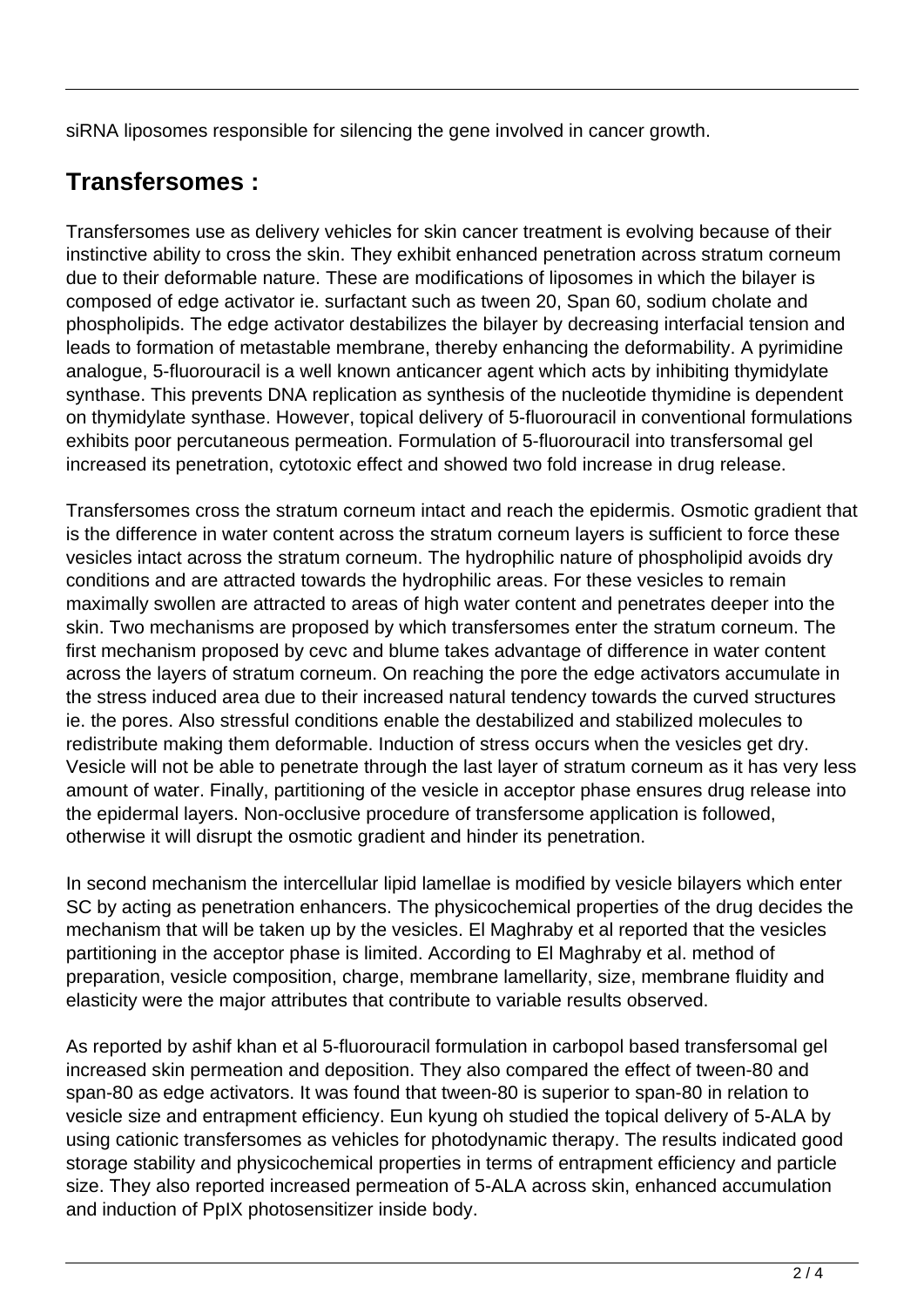A major disadvantage of these vehicles is the delivery of hydrophobic drugs.

## **Lipid Nanoparticles: SLN and NLC**

In recent years, development of lipid nanoparticles for treatment of skin malignancies has evolved to some extent. They came into picture as liposomes posed stability problems, enhanced cutaneous absorption and drug targeting. SLN consists of solid lipids and surfactants providing stability whereas in NLC solid lipids are replaced by liquid lipids. SLN exhibited less loading capacity and drug expulsion. Hence, NLC's were developed.

On application, these formulations form a thin film on the surface of skin resulting in occlusion due to hydrophobic nature of film. This prevents evaporation of water from the skin surface, thereby increasing hydration of stratum corneum from 10-20% to 50%. This leads to swelling of corneocytes and increase in the water content in intercellular lipids. Gaps between the corneocytes are increased allowing the drug molecules to penetrate deeper. Occlusion also prevents evaporation of volatile compound and exerts reservoir effect on drug. Initially, drug penetrates at faster rate under occlusion. Removal of the occlusive film leads to dehydration of stratum corneum, reducing the movement of drug. This results in stratum corneum acting as reservoir of drug.

Nanoparticle's increased surface area resulted in 15 times more occlusiveness as compared to microparticles due to enhanced contact with stratum corneum. SLN matrix has solid lipids which undergo beta modification on storage forming perfect crystals, thereby resulting in drug expulsion. NLC matrix is composed of mixture of solid and liquid matrix that do not form perfect crystals, thus preventing expulsion of drug. Iboth of them increased penetration of non-polar compounds and had very less effect on polar compounds.

Rituraj bharadwaj et al formulated paclitaxel for treatment of skin cancer by ultrasonication and high speed homogenization technique. SLN's were dispersed in topical gel and were found to exhibit sustained release. This gel exhibited quite high efficiency as compared to normal paclitaxel topical gel. Rasha A. Khallaf et al reported enhanced diffusion and release rate of 5-FU SLN formulated in sodium CMC gel , proving it to be promising drug delivery. A study conducted by T. geetha et al reported that anticancer agent sesamol's formulation in SLN increased its bioavailability by enhancing its retention on skin and exerted desired anticancer effect. Doxorubicin permeability was found to be enhanced by formulating them in SLN, as reported by Ailar Tupal et al. RS Paruvathanahalli formulated 5-FU NLC hydrogel by high pressure homogenization technique in which LBS was used as liquid lipid, PRE as solid lipid and polyoxyl-15-hydroxystearate as surfactant. He reported that retention and permeation were enhanced while skin irritation was reduced. 5-ALA NLC were developed by AS. Qidwai which showed increased concentration in target skin layers, enhanced cytotoxicityand penetration. This enhanced the efficiency of PDT as it directly affected the accumulation of PpIX photosensitizer.

## **Carbon Nanotubes:**

Coaxial sheets of graphite folded into cylinder are known as carbon nanotubes containing carbon allotropes. They were developed to overcome the poor stability, scale up hurdles and low encapsulation efficacy of previously developed nanocarriers. They may consist of single